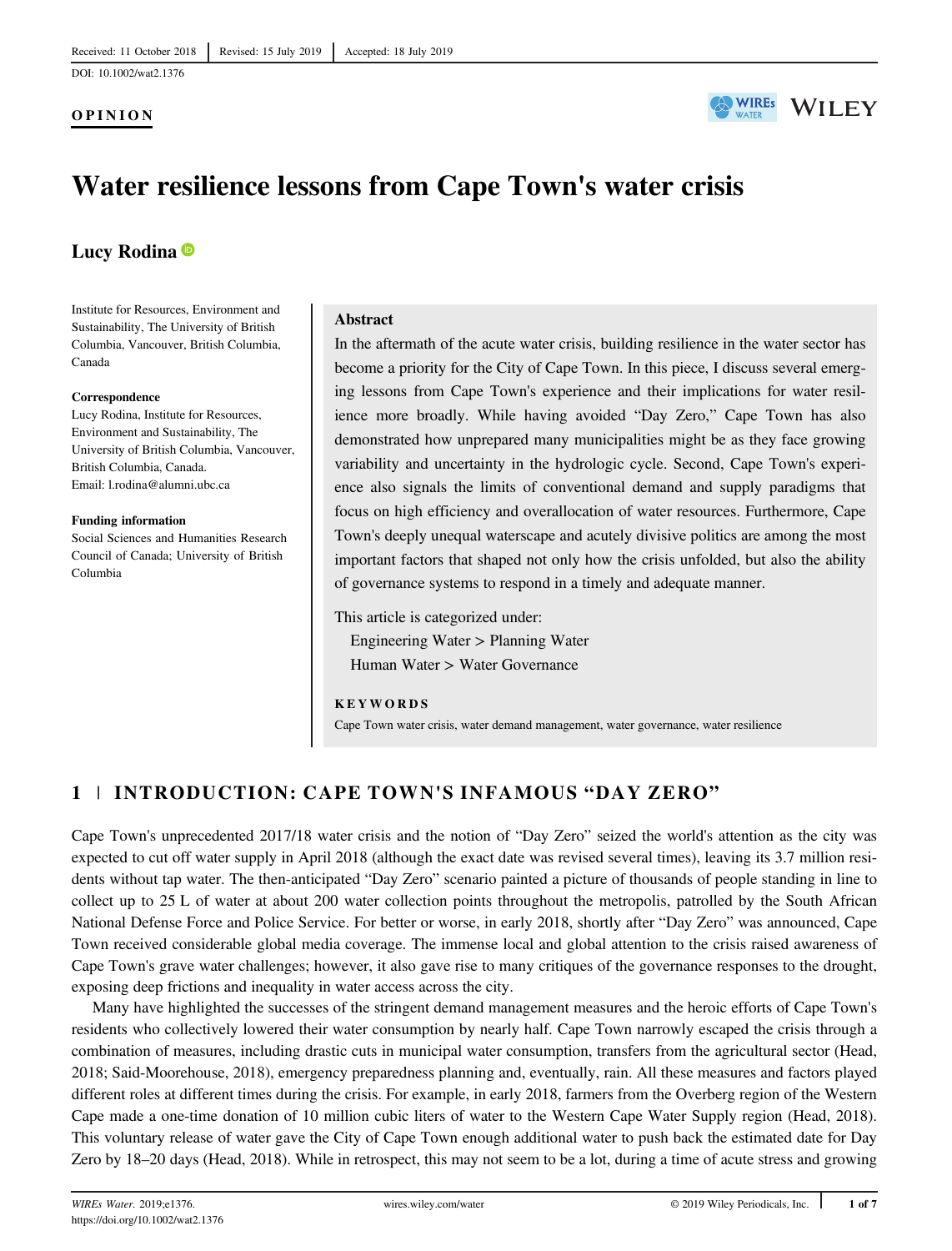alarm among the residents of Cape Town, this event provided hope and bought just enough additional time to keep working on alternative solutions.

For now, Cape Town has managed to stave off "Day Zero" indefinitely, with the city's dams filling steadily during the 2018 winter rainy season. Some might say this truly is a success story—Cape Town has managed to avoid what could have been an unprecedented water catastrophe. However, is Cape Town indeed resilient or immune to future crises of this magnitude (or worse)? Are other cities? What can we learn from Cape Town's experience?

Much has already been said in response to some of these questions. Opinion pieces in newspapers worldwide are in the hundreds, Google searches return over 15 million results on Cape Town's water crisis, and many academic articles will be out in the coming months. Many scholars in Cape Town and beyond (including Kevin Winter, Gina Ziervogel, Mark New and Piotr Wolski, to name a few) have long been engaged with the City of Cape Town before and during the crisis, and many new insights will continue to emerge from their work (e.g., see Enqvist & Ziervogel, 2019). Much attention in these ongoing and emerging debates is focussed on questions of how exactly the crisis was handled, whose responsibility it was to act and when, and whether we can actually predict these kinds of "surprise" hydrologic events. Most importantly, the looming possibility of "Day Zero" was undeniably hard for those who had to live through it. Ask anyone in Cape Town in the summer of 2017/18 amidst the hot and dry season, the drastic water restrictions posed health risks (Mash, Mahomed, & Peters, 2018), while public shaming and police interventions were among the tools used to pressure residents to reduce water use (Joselow, 2018).

Many questions, however, remain hotly debated, as is often the case after crises. This piece draws on research conducted primarily in 2016/17, with analysis and writing into early 2018. As such, the data collection and much of the analysis was conducted before the height of the crisis, which provides a somewhat different perspective. This water crisis offers many lessons for what "water resilience" might actually mean. The "crisis" also exposed larger scale processes, conditions and assumptions that we take for granted in water management (such as demand management), not only in Cape Town, but also in other contexts that face similar water challenges. It is important to continue to evaluate and critically examine the lessons that emerge from Cape Town's experience. Specifically, this piece challenges, in potentially controversial ways, the limits, both physical and ethical, of demand management, and particularly of drastic consumption reduction, and the politics of reconciling longterm and short-term objectives for water resilience. As will be discussed below, a more productive strategy for Cape Town or other contexts will likely need to focus on developing anticipatory, proactive and more diverse tools and solutions to help alleviate the pressures of potential future water shortages. Furthermore, Cape Town's experience with this drought once again exposed the deeply divisive politics around water, contentious jurisdictions in the water domain, and lack of trust, all of which shaped how the crisis was experienced by different populations and communities. Finally, several invaluable lessons emerge from Cape Town's experience with the 2017/2018 drought, that highlight opportunities for more resilient water management approaches to water risks.

## 2 | UNCERTAINTY, UNPREDICTABILITY, VARIABILITY

The drought began to unfold in 2015 when there was significantly lower than average rainfall feeding into Cape Town's water supply system (Knight, 2019; Otto, Wolski, Lehner, Tebaldi, et al., 2018; Wolski, 2018). The Western Cape province was not unique in experiencing unusual hydrological conditions, as Southern Africa as a whole has been experiencing longer-term drying trends (Archer et al., 2017). However, as the drought worsened in 2016, the City of Cape Town's water managers remained confident in the system's ability to withstand it (in-person interviews with city officials in 2016, see also Knight, 2019). For example, consider this quote from an interview with an official from the Bulk Water Supply department:

I think Cape Town's system is fairly resilient in that under different conditions, and especially challenging conditions, we are still able to maintain a fairly uninterrupted supply. And even during this drought, even though there has been a heightened awareness and I guess people being scared that we are going to have supply problems, we have pretty much been able to keep an uninterrupted water supply going to Cape Town (city official, Bulk Water Supply, June 2016. See more in Rodina, 2019b)

In fact, many high-level managers and officials in the Bulk Water Supply department saw Cape Town's water system as highly resilient due to the integrated nature of the water supply system and the successful water demand management efforts to date (Luker & Rodina, 2017; Rodina, 2019b). Indeed, even during the crisis, demand management and consumption targets resulted in nearly 50% reduction in overall water demand (Said-Moorehouse & MezzoFiore, 2018). In addition, water experts in Cape Town had high confidence in the water system based on the city's performance during droughts in the past (interviews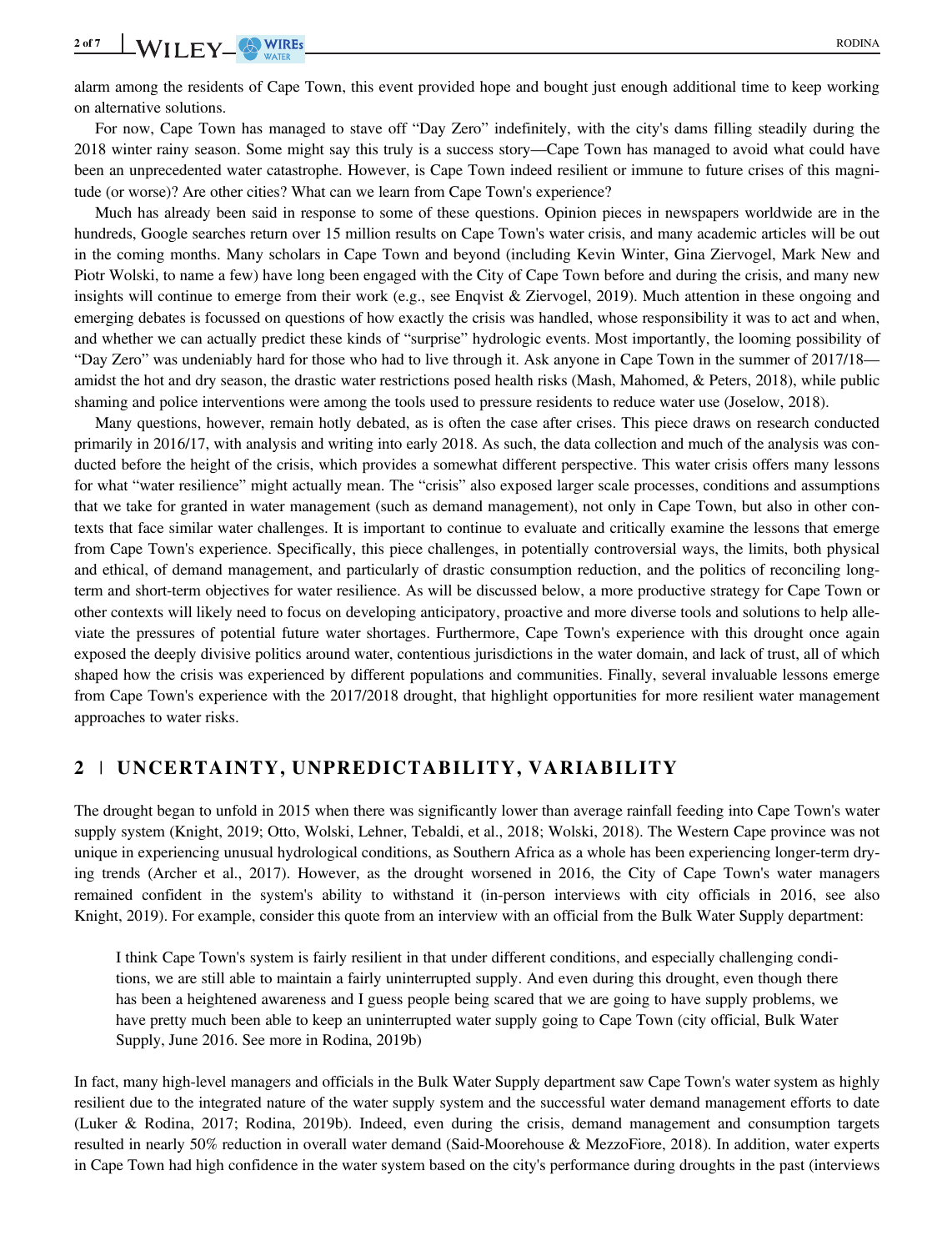conducted in 2016 with city officials; Rodina, 2019b). Many would indeed argue that it was precisely the drastic collective reduction in water consumption that helped "save" Cape Town from an imminent crisis. But this raises questions about whether or not it was ethical to put such a tremendous burden or the city's residents, or whether we need to think more carefully about proactive contingency planning on the part of the municipalities and city managers. These questions will continue to be debated in the upcoming months.

As the crisis intensified over the next year and a half, it became clear that Cape Town's current water management paradigm was not sufficiently equipped to deal with uncertainty in the hydrologic cycle—a crucial challenge that many other cities are likely to face. At the time, it was uncertain as to whether the regular winter rainfall would be the same or lower than it had been over the last couple of years (see also Knight, 2019). Uncertainty around the precipitation levels year to year during droughts is not unique to Cape Town—California experienced similar challenges during the 2012–2016 drought (Lund, Medellin-Azuara, Durand, & Stone, 2018). Such uncertainty can lead to slower and more poorly coordinated responses, particularly in the context of climate change (Findlater, Donner, Satterfield, & Kandlikar, 2018)—indeed the City of Cape Town issued its most stringent water restrictions months after the dam levels had reached critically low levels (see more below).

Some might be (and indeed have been) quick to judge this is as lack of foresight on part of the city's water managers and decision-makers. Maybe that it is indeed the case, however, it should be noted that, as Milly et al. (2008), Dunn, Brown, Bos, and Bakker (2016) and others have pointed out, water management paradigms traditionally have not been very good at accounting for unpredictability, uncertainty and variability in the hydrological cycle. Conventional water supply and demand approaches tend to rely on past hydrologic data in predicting future trends, and they are thus often ill-equipped to deal with uncertainty (Milly et al., 2008). This shortcoming signals deep institutional vulnerability in dealing effectively with change in hydrologic regimes, which has been recognized as key for resilient water governance (e.g., Bell, Allen, Hofmann, & Teh, 2017; Dunn et al., 2016). Incorporating uncertainty, unpredictability and variability may require a paradigm shift (such as reframing how risk and probability are estimated, e.g., Otto et al., 2018) that, albeit challenging, is becoming a key priority for water utilities worldwide.

## 3 | LIMITS TO DEMAND MANAGEMENT

Cape Town, and South Africa more broadly, is a particularly insightful context to learn from because of its oft-cited progressive water policies, and prominent international recognition for achievements in water demand management. Cape Town has a long track record in demand management, including concerted efforts to curb overall demand, reduce and repair leaks, manage pressure to reduce the overall toll on the water system, and progressive water pricing to discourage high water consumption. Cape Town's internationally renowned success in water governance and several key national legislations—notably the National Water Act and the Free Basic Water Policy—lay the foundations for progressive and arguably very resilient water governance. To be clear, water conservation and demand management are prudent strategies since water supply expansions (i.e., new dams, dam augmentation schemes, or groundwater) are very expensive, imposing a big fiscal and capital burden than can lead to increased water tariffs—a measure that can be highly problematic in places like Cape Town, where poverty and unemployment levels are very high. Therefore, supply side options for mitigating the risks of water shortages are often untenable, as they incur high costs, and can be maladaptive due to high emissions that contribute further to climate change.

However, consumption reduction targets should not be the *sole strategy* during crises like this one, as it has several key limitations (see also Rodina & Findlater, 2018). Leading up to and during the peak of the 2017/2018 crisis, Cape Town's response was centered primarily on drastic reductions in water consumption long before other actions were implemented. Alternative water supply solutions did not kick in until mid-2018. In late 2017, the City imposed an 87 L per person per day limit on water consumption, which shrunk to 50 L in early 2018. However, even with these strict consumption reductions, Cape Town consistently failed to cut demand below the well-publicized 500 ml daily target needed to keep the system functioning through to the next rainy season assuming no interim rain or additional supplies. The Mayor resorted to using reprimanding rhetoric, accusing the city's residents of wasting water. The difficulties in cutting water consumption, however, should not be seen as a sign that Cape Town's residents were noncompliant with the targets. Instead, this suggests that continuously shrinking water targets might actually be untenable. Of course, this does not mean that water consumption should not be reduced to save water resources; however, it does raise the question of limits. How far can we squeeze consumption without putting alternative solutions in place? What is an acceptable floor on water consumption in a time of crisis? Is it 25 L/p/d? Is it 50? The truth is that we actually do not know, in part because of a lack of historical data on similar cases (there are some, but very few known cases of municipalities running out of water). The City of Cape Town did not actually achieve 50 L per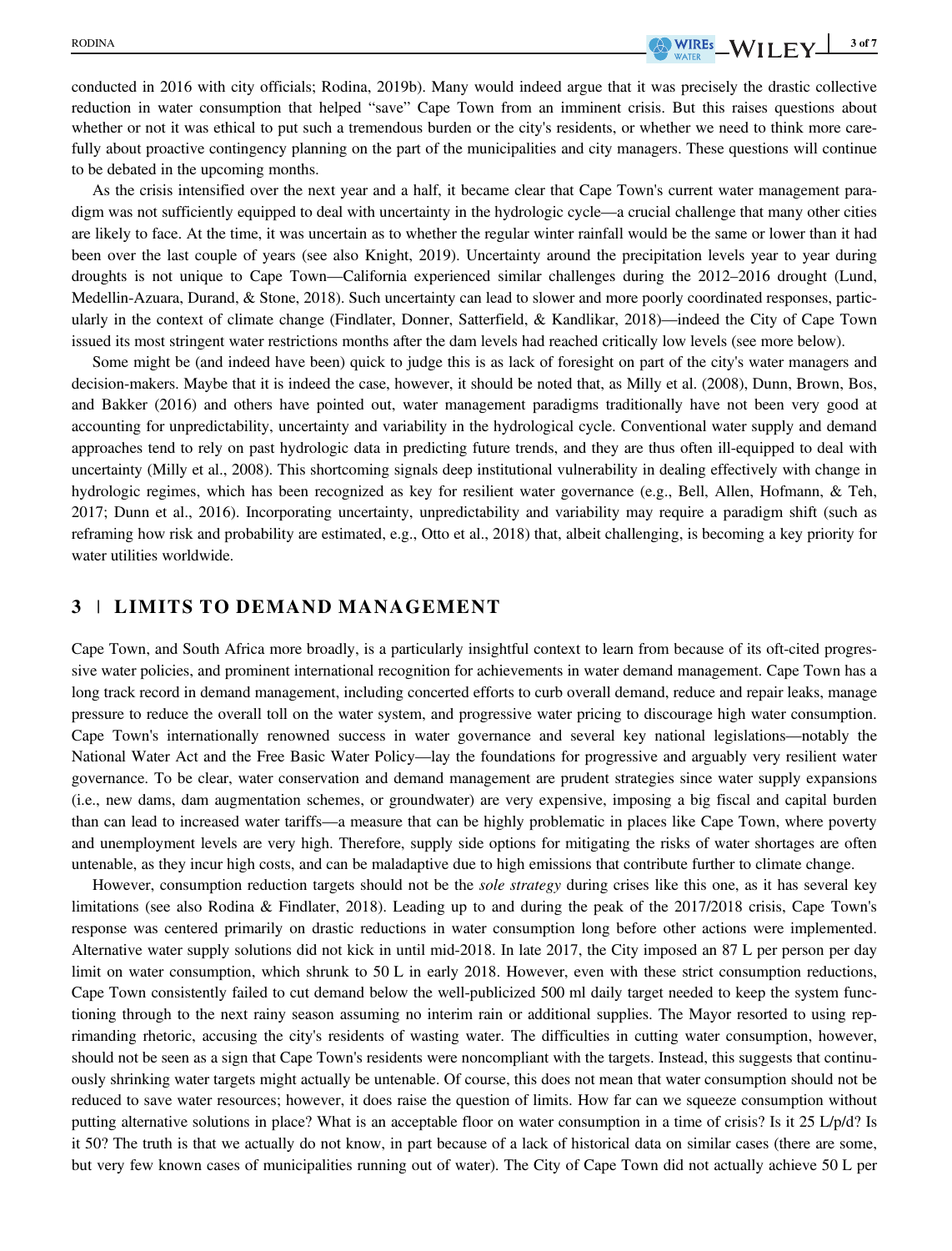person per day in real consumption, particularly as some residents were able to supplement their water needs through boreholes or private water reuse systems (Dawson, 2018; Said-Moorehouse & MezzoFiore, 2018).

The successes of demand management have also obscured other downsides. For example, demand management approaches in Cape Town have historically put a disproportionate burden on impoverished households (Mahlanza, Ziervogel, & Scott, 2016). Cape Town has nearly 1 million residents in sprawling informal settlements, as well as a long history of distrust and a racially and spatially segregated water infrastructure and services landscape (Dugard, 2013). Water supply and distribution systems in South Africa have been historically shaped by colonial and apartheid planning, respectively, resulting in a highly uneven waterscape, aspects of which are still lingering today (Beck, Rodina, Luker, & Harris, 2016; Funke et al., 2007; McDonald & Pape, 2002). The now infamous demand management devices were initially installed in impoverished areas of Cape Town, including informal settlements, and have since been loudly critiqued for targeting solely impoverished households, whose water access is already precarious (e.g., Enqvist & Ziervogel, 2019; Dugard, 2013; Mahlanza et al., 2016; Wilson & Pereira, 2012). It was not until the 2017/2018 crisis that the demand management devices were installed in higher income areas as well. However, it is important to remember that the more affluent water consumers in Cape Town were able to access other forms of water supply (either by drilling their own boreholes, or by arranging for trucked water and other private options), and thus to effectively bypass the municipal water grid (Dawson, 2018). In other words, while in theory demand management devices can help individual citizens cut their water use, they are imbued with ethical and equity challenges that can further deepen inequities in access to water infrastructure and services.

There is a potentially optimistic message here as well. During the crisis, the city-wide water restrictions effectively forced the wealthier residents to reduce their water consumption nearer to that to which impoverished residents are quite accustomed. This unveils a vastly uneven underlying waterscape in Cape Town that has typically been obscured by the high service coverage statistics (Rodina, 2016). The crisis served to unveil these disparities, and also to potentially close the gaps between the poor and the wealthy in facing water rationing and the risk of running out of water, even if temporarily. Is it possible that the experience of wealthier communities in having to live on 50 L per person per day (for those that did try) will engender a sense of empathy and deeper acknowledgement of the water inequality that is otherwise often unseen? While it is too early to say with certainty whether this will have longer-term impacts, it raises many important conversations about the politics and ethics of water consumption.

In sum, demand management worked in some ways, but did not in others. In the end, several different events and factors helped push back Day Zero, including unexpected "buffers"—temporary agricultural transfers (Said-Moorehouse, 2018), the rapid installation of small-scale greywater systems and new groundwater sources by residents in the city's wealthier neighborhoods (Dawson, 2018), the eventual supply augmentation actions that the City started to put in place in 2018 and, lastly, rain. Such buffers may ultimately be *more* important for water resilience, as they serve as additional supply during unprecedented times of scarcity, when reducing demand is no longer tenable. Buffer, in this sense, should mean planned, alternative sources of water that can be made available without necessarily pushing residential consumption to its limits. These may include groundwater, water reuse, and various water harvesting techniques. In the case of Cape Town, some argue that transfers from the agricultural sector could in theory help to alleviate the immediate need for more water; however, they are not necessarily a desirable emergency buffer. The social and economic impacts of the drought on the agricultural sector in the Western Cape were significant, and some estimates have indicated that 8–10 years will be needed for the sector to recover (Knight, 2019). Approximately 30,000 jobs were lost during the drought (Knight, 2019), many of which were likely held by migrant workers or other vulnerable populations.

Cape Town's water crisis shows that strict consumption reductions can only go so far. If normal rains had not returned in 2018, would Cape Town have survived another dry year? We cannot know with certainty. However, with long-term and stringent demand management, Cape Town's water system has become highly efficient in economic and hydrologic terms, its capacity finely balanced with the demands of a growing population. Cape Town has leveled demand, reduced leaks, and practiced pressure management and water restrictions for over a decade, resulting in little room for savings or further cuts. Come another dry year, there will be no extra water to draw from. Having utilized almost all conventional surface water supply options (DWAF, 2007; Luker & Rodina, 2017) and unable to "squeeze out" more water savings from its residents, Cape Town's water system has become too constrained. Therefore, such highly efficient systems may be less resilient because there are few reserves to draw from in times of unusual scarcity.

## 4 | CONCLUSION: LESSONS FOR WATER RESILIENCE

Several key lessons stand out from Cape Town's experience with the water crisis. First, Cape Town has demonstrated how unprepared many municipal departments might be in facing unpredictable variability in the hydrologic cycle, which, as we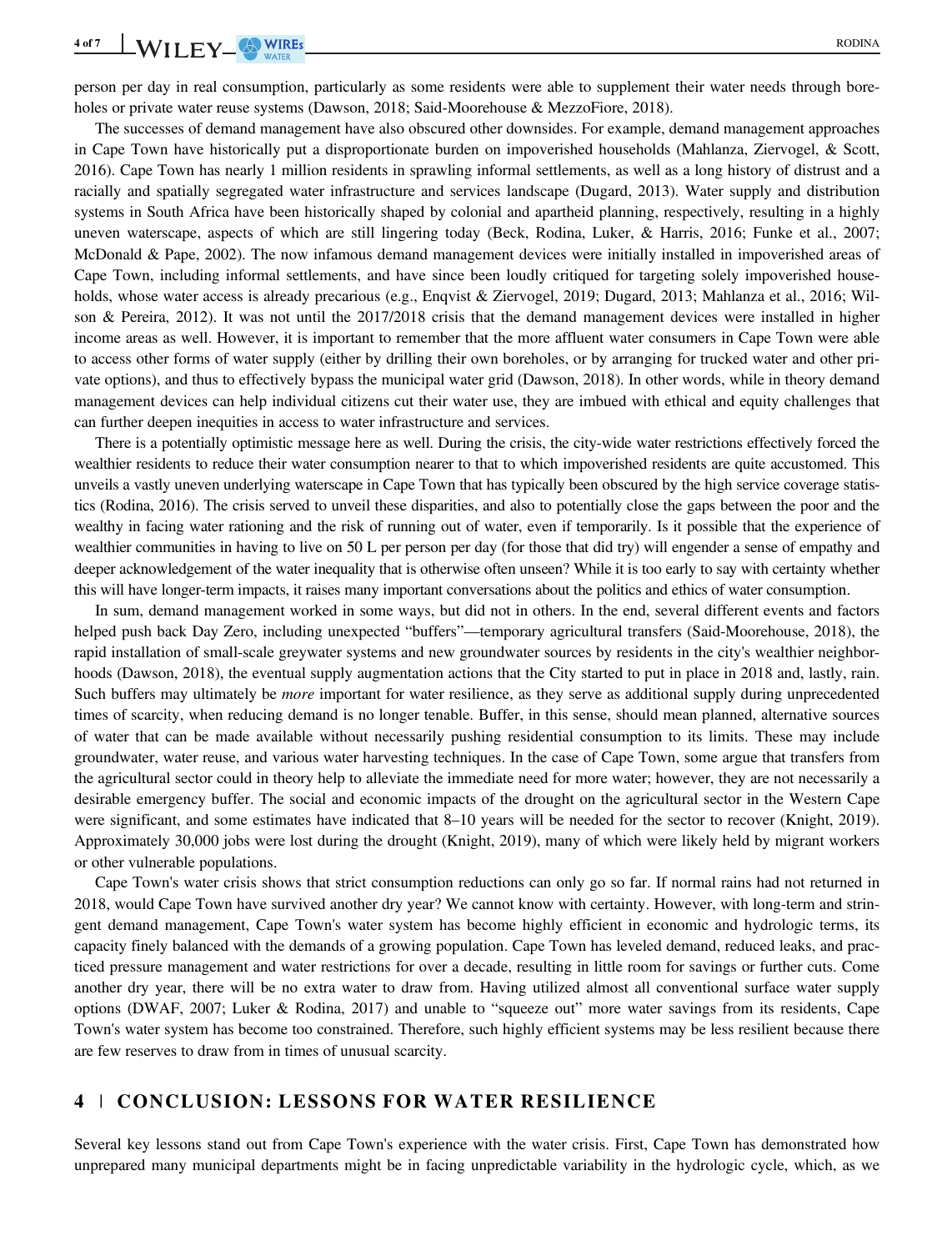have seen from the recent IPCC reports, is likely to become a common problem (Otto et al., 2018). Second, Cape Town's example also shows the limits of conventional demand and supply paradigms and the need for new water buffers through alternative supply sources, such as water reuse, groundwater and stormwater, among others. Indeed, the City of Cape Town began considering these options, but only after the peak of the crisis, which I would argue was too late. This implies moving away from extremely efficient and over allocated water systems. Creating such buffers, however, requires careful long-term planning, involving various stakeholders, and therefore needs to be put in place before times of crisis. This highlights once again the need for proactive planning and anticipating various uncertain future scenarios. Furthermore, a big influence on emerging water resilience portfolios or solutions to water scarcity is the notion of ecological, or nature-based solutions (i.e., green or ecological infrastructure) for increased water resilience. Globally, and in Cape Town specifically, there has been an enhanced interest in addressing water ecosystem health as a key priority in water resilience building efforts, instead of relying on costly and inflexible engineered systems (Armitage et al., 2014). While there is indeed a lot of promise in these approaches, we should also keep in mind how profoundly unequal Cape Town's waterscape is, and how this might interact with any "solutions" to water risks.

In the aftermath of the acute crisis, building resilience in the water sector has become a priority for Cape Town's water management. In general, water resilience is commonly understood as the ability of water systems to withstand a variety of water-related shocks (floods, droughts, changes in water quality) without losing their ability to support key functions, as well as the ability of water systems to transform and adapt to new hydrologic regimes (Johannessen & Wamsler, 2017; Rodina, 2019a). In other words, while water resilience is often framed in relation to risks and hazards, a common resilience framing is broader in orientation, centering on the ability to fundamentally change water use practices. In Cape Town, the language of resilience is present in municipal management circles, as experts and planners are engaged in new strategic goals and partnerships related to the City's participation in the 100 Resilient Cities. The City of Cape Town also framed their effort to respond to the crisis using the language of resilience (i.e., through establishing a Water Resilience Plan). However, I believe the narrow crisis orientation may have hamstringed what could have been a more thoughtful approach to building resilience in the water sector.

"Crisis" narratives can be unproductive, as they tend to enable the consolidation of power or to promote narrow risk management approaches (Pelling & Dill, 2010; Watts, 2016). For example, since the City of Cape Town officially declared the drought a "crisis" situation, many water supply augmentation projects, including groundwater extraction and artificial recharge, water reuse and other options, are at risk of being expedited without necessary social and environmental impact assessments (City of Cape Town, 2017; Luker & Harris, 2018). Furthermore, one of the most productive aquifers considered as part of the emergency supply augmentation schemes is the Cape Flats aquifer (DWAF, 2007). This aquifer is geographically close to the majority of the city's informal settlements and is already serving an important role in local food security, which can potentially be undermined without careful planning and consultation processes in place (Luker & Harris, 2018). This and many other emerging points of tension lead to the concern that building "water resilience" might be captured under discourses of risk and disaster, further side-lining more inclusive politics. Finally, Cape Town has a long history of mistrust and divisive politics that have gravely shaped the waterscape of the city—including lived experiences with water. One key overarching lesson from Cape Town's experience is that in the time of crisis, the lack of trust and cooperation between levels of government, and between government and citizens can produce significant delays in action. This case lends support to often lofty and poorly substantiated messages in the environmental governance literature that argue for inclusive and collaborative governance as key to resilience.

### ACKNOWLEDGMENTS

This research benefited from valuable feedback from the EDGES research collaborative, the Program on Water Governance, and the African Climate and Development Institute at the University of Cape Town. I am grateful to the editors and reviewers for their insightful comments. A related opinion piece, co-authored with Dr. Kieran Findlater, was published in The Conversation on July 12, 2018. This Opinion draws on research made possible by funding from the Social Science and Humanities Research Council of Canada, as well as the University of British Columbia (Peter Wall Institute for Advanced Studies and Liu Institute for Global issues).

#### CONFLICT OF INTEREST

The author has declared no conflicts of interest for this article.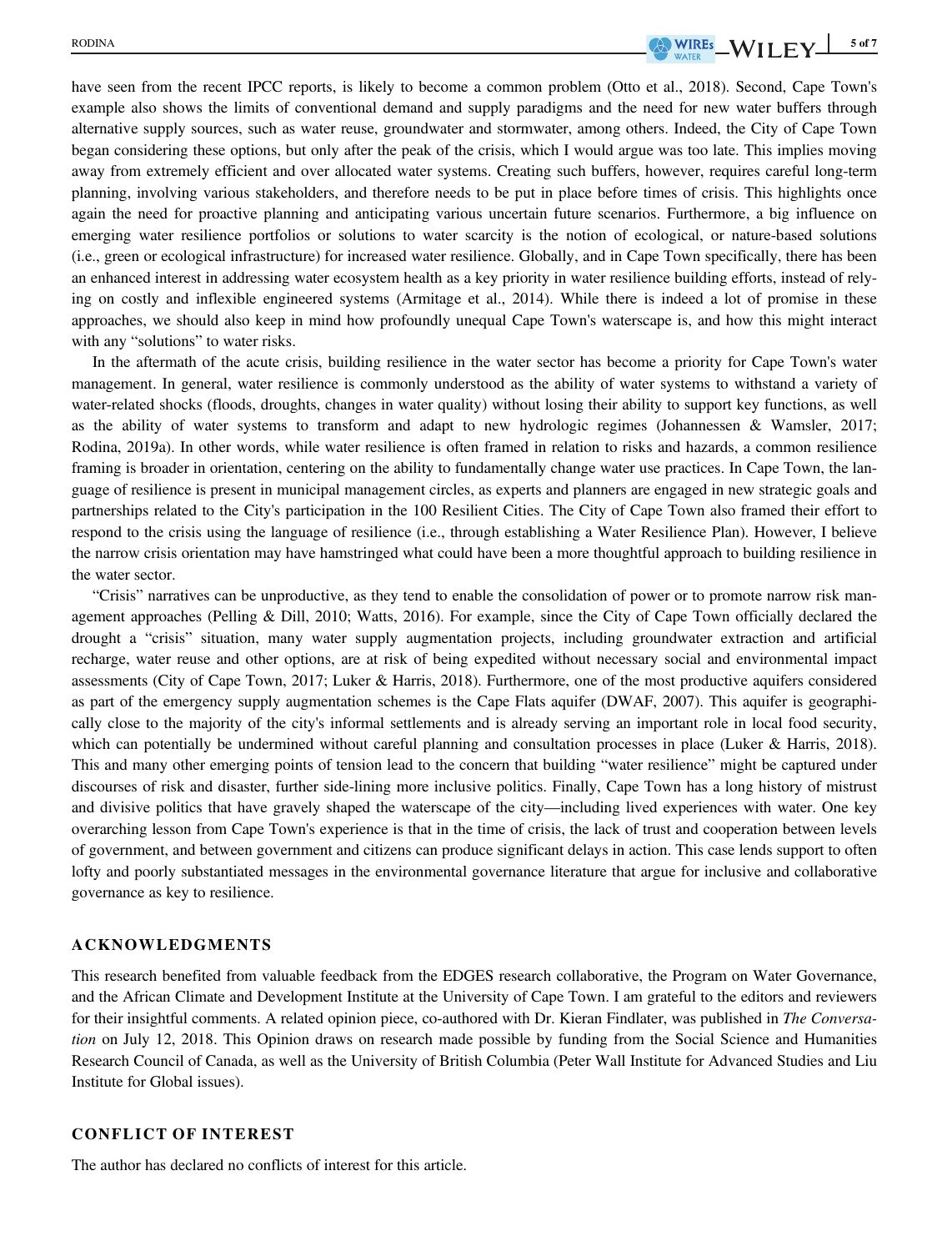## RELATED WIREs ARTICLES

[Water governance and justice in Cape Town: An overview](https://doi.org/10.1002/wat2.1009)

## ORCID

Lucy Rodina  $\blacksquare$  <https://orcid.org/0000-0001-5470-9005>

#### REFERENCES

- Archer, E. R. M., Landman, W. A., Tadross, M. A., Malherbe, J., Weepener, H., Maluleke, P., & Marumbwa, F. M. (2017). Understanding the evolution of the 2014-2016 summer rainfall seasons in southern Africa: Key lessons. Climate Risk Management, 16, 22–28. [http://doi.org/10.1016/j.](http://doi.org/10.1016/j.crm.2017.03.006) [crm.2017.03.006](http://doi.org/10.1016/j.crm.2017.03.006)
- Armitage, N., Fisher, J., Carden, K., Winter, K., Naidoo, V., Spiegel, A., et al. (2014). Water sensitive urban design (WSUD) for South Africa: Framework and guidelines (No. TT 588/14) (pp. 1–234). Pretoria, South Africa: Water Research Commission.
- Beck, T., Rodina, L., Luker, E., & Harris, L. (2016). Institutional and policy mapping of the water sector in South Africa. Vancouver, Canada: The University of British Columbia, Institute for Resources, Environment and Sustainability.
- Bell, S., Allen, A., Hofmann, P., & Teh, T.-H. (Eds.). (2017). Urban water trajectories (pp. 1–229). London, UK: Springer.

City of Cape Town. (2017). Critical water shortages disaster plan summary. City of Cape Town, 1–9.

- Dawson, A. (2018). Cape Town has a new apartheid. Washington, DC: The Washington Post. [https://www.washingtonpost.com/news/](https://www.washingtonpost.com/news/theworldpost/wp/2018/07/10/cape-town) [theworldpost/wp/2018/07/10/cape-town](https://www.washingtonpost.com/news/theworldpost/wp/2018/07/10/cape-town)
- Dugard, J. (2013). Urban basic services: Rights, reality and resistance. In M. Langford, B. Cousins, J. Dugard, & T. Madlingozi (Eds.), Symbols or substance: The role and impact of socio-economic rights strategies in South Africa (pp. 1–40). Cambridge, UK: Cambridge University Press.
- Dunn, G., Brown, R. R., Bos, J. J., & Bakker, K. (2016). Standing on the shoulders of giants: Understanding changes in urban water practice through the lens of complexity science. Urban Water Journal, 14, 1–10.<http://doi.org/10.1080/1573062X.2016.1241284>
- DWAF. (2007). Western cape water supply system: Reconciliation strategy study. Overview of water conservation and demand Management in the City of Cape Town. Pretoria, South Africa: Department of Water Affairs and Forestry [dwa.gov.za](http://dwa.gov.za)
- Enqvist, J. P., & Ziervogel, G. (2019). Water governance and justice in Cape Town: An overview. WIREs Water, 6(4), e1354. [https://doi.org/10.](https://doi.org/10.1002/wat2.1354) [1002/wat2.1354](https://doi.org/10.1002/wat2.1354)
- Findlater, K. M., Donner, S. D., Satterfield, T., & Kandlikar, M. (2018). Integration anxiety: The cognitive isolation of climate change. Global Environmental Change, 50, 178–189.<https://doi.org/10.1016/j.gloenvcha.2018.02.010>
- Funke, N., Nortje, K., Findlater, K., Burns, M., Turton, A., & Weaver, A. (2007). Resdressing inequality: South Africa's new water policy. *Environ*ment: Science and Policy for Sustainable Development, 49(3), 10–23.
- Head, T (2018). Watch: Grabouw dam releases huge torrents of water into Cape Town supply [video]. Cape Town, South Africa: The South African. [https://www.thesouthafrican.com/grabouw-dam-cape-town-water/.](https://www.thesouthafrican.com/grabouw-dam-cape-town-water/)
- Johannessen, Å., & Wamsler, C. (2017). What does resilience mean for urban water services? Ecology and Society, 22(1), 1–14. [https://doi.org/10.](https://doi.org/10.5751/ES-08870-220101) [5751/ES-08870-220101](https://doi.org/10.5751/ES-08870-220101)
- Joselow, G. (2018). Cape Town's water disaster averted due to public shaming, police crackdown. New York, NY: NBC News [https://www.](https://www.nbcnews.com/news/world/cape-town-s-water-disaster-averted-due-public-shaming-police-n871366) [nbcnews.com/news/world/cape-town-s-water-disaster-averted-due-public-shaming-police-n871366](https://www.nbcnews.com/news/world/cape-town-s-water-disaster-averted-due-public-shaming-police-n871366)
- Knight, J. (2019). Water resources in South Africa. In J. Knight & C. Rogerson (Eds.), The geography of South Africa World Regional Geography Book Series (). Cham, Switzerland: Springer.
- Luker, E., & Harris, L. M. (2018). Developing new urban water supplies: Investigating motivations and barriers to groundwater use in Cape Town. International Journal of Water Resources Development, 00(00), 1–21.<http://doi.org/10.1080/07900627.2018.1509787>
- Luker, E., & Rodina, L. (2017). Policy brief: The future of drought Management for Cape Town-Summary for policy makers. Vancouver, BC: The University of British Columbia, Institute for Resources, Environment and Sustainability.
- Lund, J., Medellin-Azuara, J., Durand, J., & Stone, K. (2018). Lessons from California's 2012-2016 drought. Journal of Water Resources Planning and Management, 144(10), 04018067. [https://doi.org/10.1061/\(ASCE\)WR.1943-5452.0000984](https://doi.org/10.1061/(ASCE)WR.1943-5452.0000984)
- Mahlanza, L., Ziervogel, G., & Scott, D. (2016). Water, rights and poverty: An environmental justice approach to analysing water management devices in Cape Town. Urban Forum, 27, 363–382.<http://doi.org/10.1007/s12132-016-9296-6>
- Mash, B., Mahomed, H & S Peters (Feb 14, 2018). How Cape Town's water crisis could make people sick. Melbourne, Australia: The Conversation. <https://theconversation.com/how-cape-towns-water-crisis-could-make-people-sick-91255>
- McDonald, D. A., & Pape, J. (2002). Cost recovery and the crisis of service delivery in South Africa (pp. 1–208). Cape Town, South Africa: HSRC Publishers.
- Milly, P. C. D., Betancourt, J., Falkenmark, M., Hirsch, R. M., Kundzewicz, Z. W., Lettenmaier, D. P., & Stouffer, R. J. (2008). Stationarity is dead: Whither water management? Science, 319(5863), 573–574.<http://doi.org/10.1126/science.1151915>
- Otto, E. L. F., Wolski, P., Lehner, F., van Oldenborgh, J. G., Hogesteeger, S., … New, M. (2018). Likelihood of Cape Town water crisis tripled by climate change. Environmental Research Letters. Oxford, UK: World Weather Attribution. [https://www.worldweatherattribution.org/the-role-of-climate](https://www.worldweatherattribution.org/the-role-of-climate-change-in-the-2015-2017-drought-in-the-western-cape-of-south-africa/)[change-in-the-2015-2017-drought-in-the-western-cape-of-south-africa/](https://www.worldweatherattribution.org/the-role-of-climate-change-in-the-2015-2017-drought-in-the-western-cape-of-south-africa/)